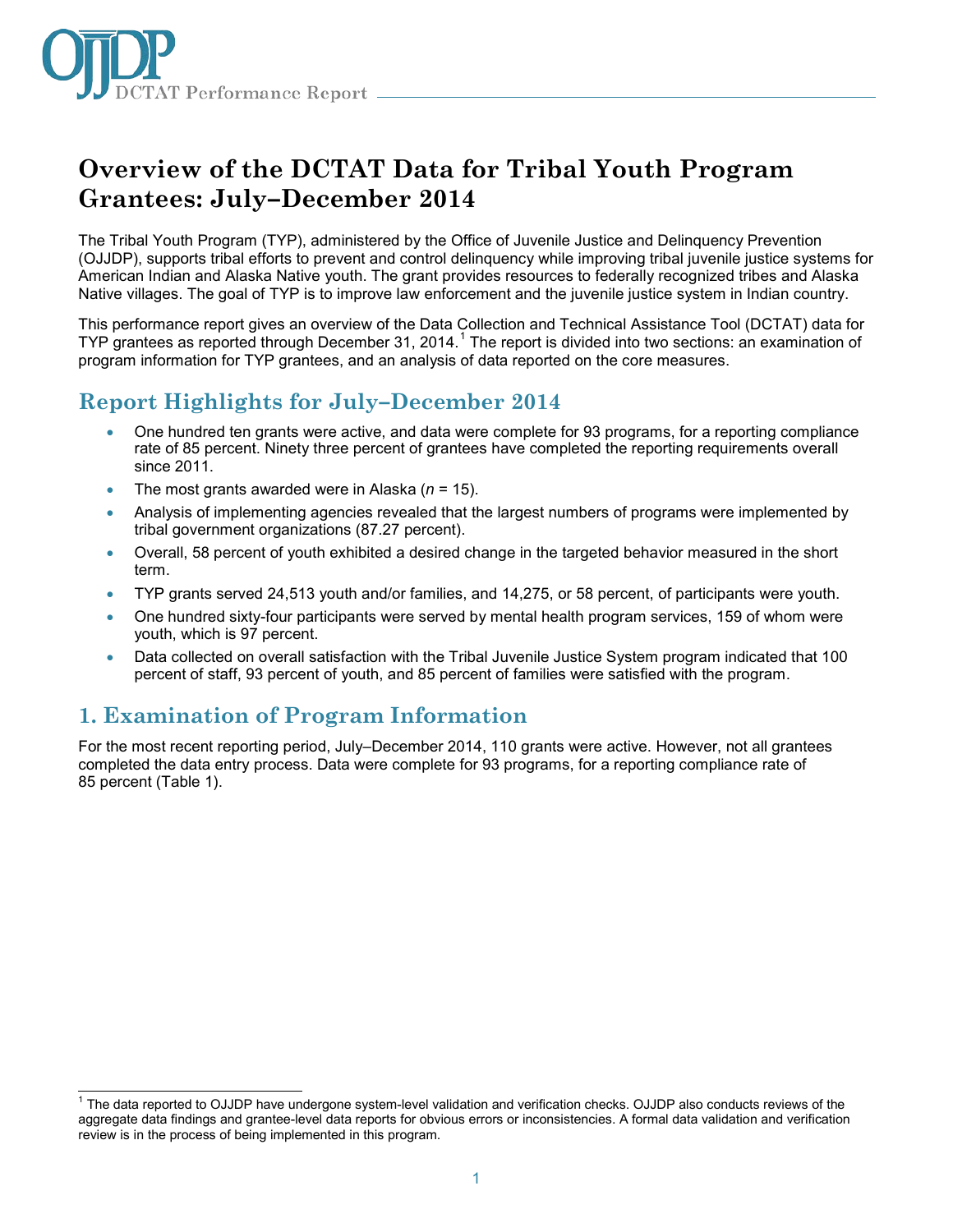|                              | <b>Status</b>      |                |                 |              |                |
|------------------------------|--------------------|----------------|-----------------|--------------|----------------|
| <b>Data Reporting Period</b> | <b>Not Started</b> | In Progress    | <b>Complete</b> | <b>Total</b> | <b>Percent</b> |
| January-June 2011            | 10                 | 0              | 110             | 120          | 92             |
| July-December 2011           | 9                  | 3              | 134             | 146          | 92             |
| January-June 2012            |                    | $\overline{2}$ | 130             | 133          | 98             |
| July-December 2012           | 6                  | 1              | 134             | 141          | 95             |
| January-June 2013            | 6                  | 3              | 126             | 135          | 93             |
| July-December 2013           |                    | $\mathbf{0}$   | 136             | 143          | 95             |
| January-June 2014            | 4                  | $\mathbf{0}$   | 100             | 104          | 96             |
| July-December 2014           |                    | 4              | 93              | 110          | 85             |
| <b>Total</b>                 | 50                 | 13             | 963             | 1032         | 93             |

#### **Table 1. Status of TYP Grantee Reporting by Period: January 2011–December 2014**

Over the past eight reporting periods, the percentage of grantees who have completed the reporting requirements is captured in Figure 1 below. Overall, the percentage of compliance for all reporting periods is 93 percent.





Table 2 presents aggregate demographic data for July 2013 to December 2014 and the number of grantees that serve each population. Targeted services include any services or approaches specifically designed to meet the needs of the population (e.g., gender-specific, culturally based, developmentally appropriate).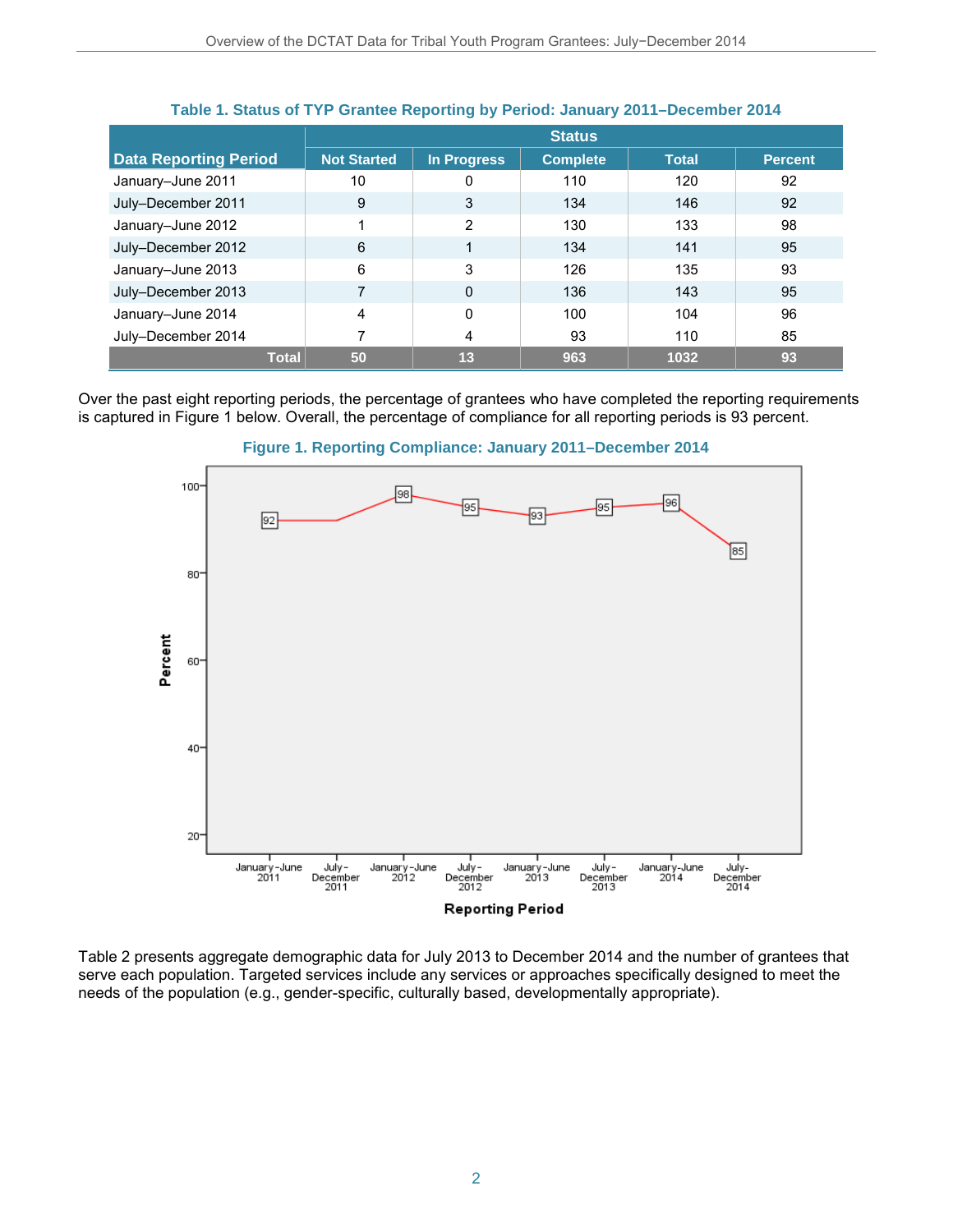|                                               | <b>Number of Grantees Serving Group During Reporting Period</b> |                   |                    |  |
|-----------------------------------------------|-----------------------------------------------------------------|-------------------|--------------------|--|
| <b>Population</b>                             | July-December 2013                                              | January-June 2014 | July-December 2014 |  |
| <b>Race/Ethnicity</b>                         |                                                                 |                   |                    |  |
| American Indian/Alaska Native                 | 130                                                             | 93                | 93                 |  |
| Asian                                         | $\overline{2}$                                                  | $\Omega$          | 0                  |  |
| Black/African American                        | 11                                                              | 6                 | 6                  |  |
| Hispanic or Latino (of Any Race)              | 15                                                              | 6                 | 6                  |  |
| Native Hawaiian and Other Pacific<br>Islander | 4                                                               | 3                 | 3                  |  |
| <b>Other Race</b>                             | 6                                                               | $\mathbf{1}$      | $\mathbf{1}$       |  |
| White/Caucasian                               | 29                                                              | 14                | 14                 |  |
| Youth Population Not Served Directly          | 14                                                              | 13                | 15                 |  |
| <b>Justice System Status</b>                  |                                                                 |                   |                    |  |
| At-Risk Population (No Prior Offense)         | 111                                                             | 76                | 77                 |  |
| First-Time Offenders                          | 74                                                              | 51                | 48                 |  |
| <b>Repeat Offenders</b>                       | 59                                                              | 42                | 40                 |  |
| Sex Offenders                                 | 12                                                              | $\overline{7}$    | $\overline{7}$     |  |
| <b>Status Offenders</b>                       | 39                                                              | 27                | 27                 |  |
| Violent Offenders                             | 23                                                              | 16                | 16                 |  |
| Youth Population Not Served Directly          | 20                                                              | 19                | 21                 |  |
| Gender                                        |                                                                 |                   |                    |  |
| Male                                          | 126                                                             | 89                | 89                 |  |
| Female                                        | 126                                                             | 89                | 89                 |  |
| Youth Population Not Served Directly          | 16                                                              | 16                | 18                 |  |
| Age                                           |                                                                 |                   |                    |  |
| $0 - 10$                                      | 62                                                              | 15                | 44                 |  |
| $11 - 18$                                     | 127                                                             | 42                | 90                 |  |
| Older than 18                                 | 13                                                              | 90                | 9                  |  |
| Youth Population Not Served Directly          | 16                                                              | 8                 | 19                 |  |
| <b>Geographic Area</b>                        |                                                                 |                   |                    |  |
| Rural                                         | 78                                                              | 52                | 51                 |  |
| Suburban                                      | 16                                                              | 9                 | 9                  |  |
| Tribal                                        | 66                                                              | 85                | 85                 |  |
| Urban                                         | 14                                                              | $\overline{7}$    | 8                  |  |
| Youth Population Not Served Directly          | 16                                                              | 15                | 17                 |  |
| <b>Other</b>                                  |                                                                 |                   |                    |  |
| <b>Mental Health</b>                          | 58                                                              | 41                | 42                 |  |
| Substance Abuse                               | 86                                                              | 58                | 58                 |  |
| Truant/Dropout                                | 99                                                              | 69                | 69                 |  |

#### **Table 2. Grantees Serving Target Populations: July 2013–December 2014**

Evidence-based programs and practices include program models that have been shown, through rigorous evaluation and replication, to be effective at preventing or reducing juvenile delinquency or related risk factors. A significant number of programs funded through TYP grants are implementing evidence-based programs and/or practices (Figure 2). In July–December 2014, about 39 percent of grantees (*n* = 42) had done so, through funding totaling \$45,304,662.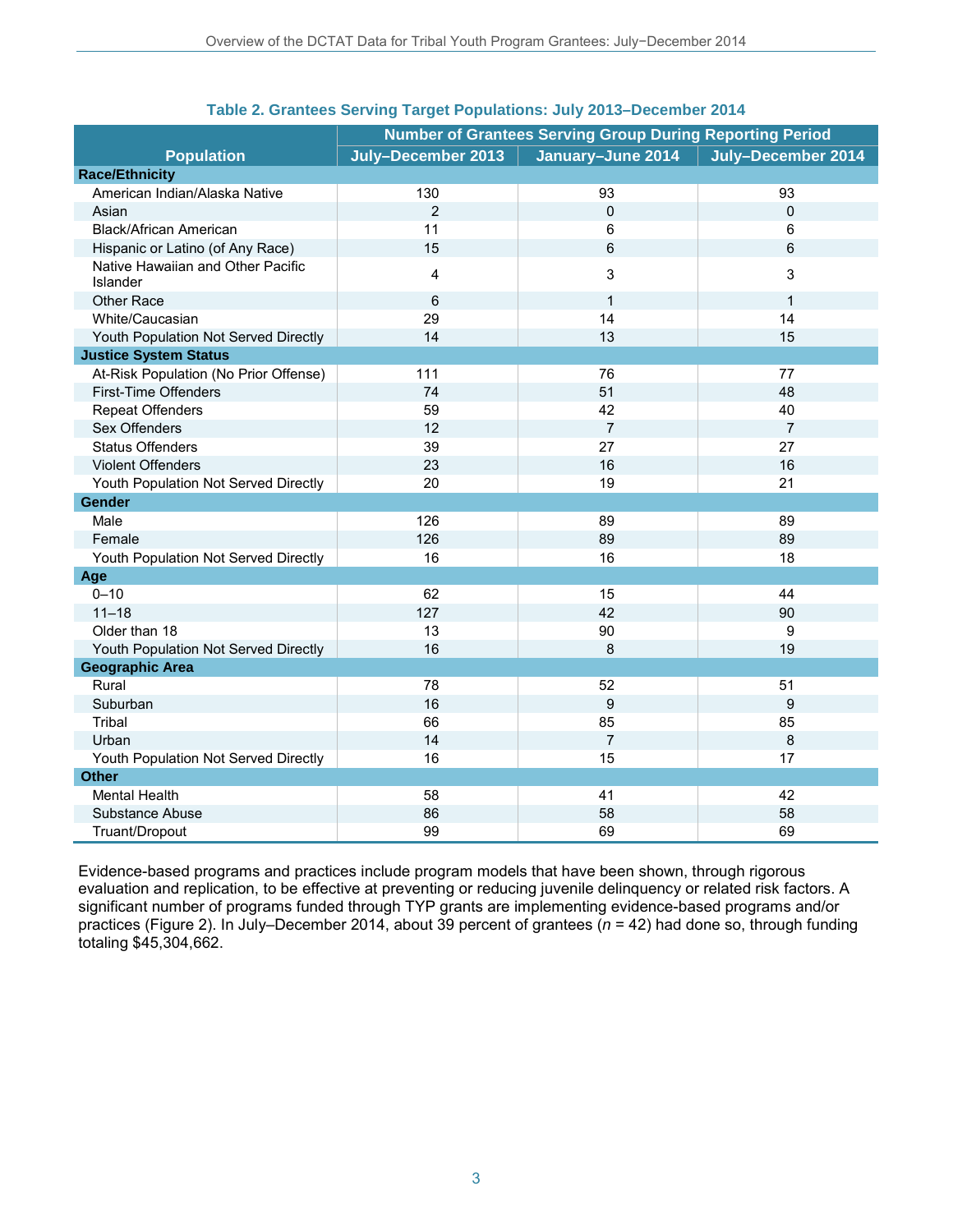

The current reporting period shows a slight decrease in evidence-based programs compared with the January– June 2014 reporting period (Figure 3). This may be partly because a large number of programs funded by the TYP program grant have expended their funding, and fewer of them are reporting performance measures data.



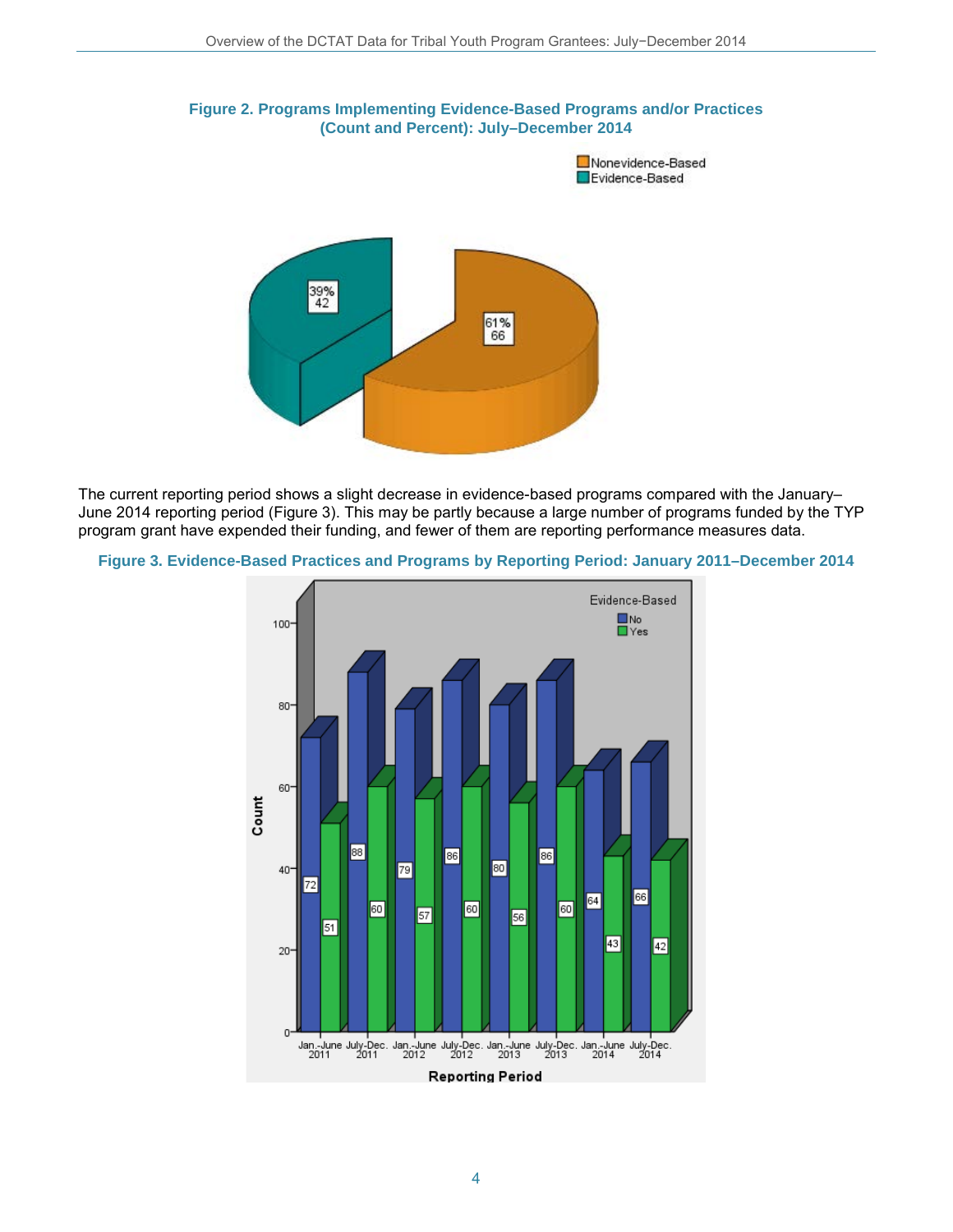Analysis of implementing agencies for July– December 2014 revealed that tribal government organizations administered the largest number of programs (87.27 percent). Juvenile justice organizations administered the second largest number, at 5.45 percent (Figure 4).





Type of Implementing Organization

Table 3 shows the total grant amounts awarded to TYP grantees organized by State. Based on current and active TYP grants, Alaska received the most funds (\$5,894,714), followed by Washington (\$4,736,188).

| <b>Grantee State</b> | $\boldsymbol{N}$ | <b>Grant Amount</b><br>(Dollars) | <b>Grantee State</b> | $\boldsymbol{N}$ | <b>Grant Amount</b><br>(Dollars) |
|----------------------|------------------|----------------------------------|----------------------|------------------|----------------------------------|
| AK.                  | 15               | \$5,894,714                      | <b>ND</b>            | $\overline{4}$   | \$1,680,324                      |
| AZ                   | 9                | 4,145,857                        | <b>NE</b>            | 6                | 2,324,221                        |
| CA                   | 9                | 3,411,259                        | <b>NM</b>            | $\overline{2}$   | 757,422                          |
| CO                   | $\overline{2}$   | 917.554                          | NV                   | 3                | 865,729                          |
| IA                   | 1                | 318.142                          | <b>NY</b>            | 1                | 450.000                          |
| ID                   | 3                | 1,223,348                        | OK                   | 9                | 4.226.390                        |
| <b>KS</b>            |                  | 300.000                          | <b>OR</b>            | 5                | 2,166,797                        |
| <b>ME</b>            | $\overline{2}$   | 839.296                          | <b>SC</b>            | 1                | 499.639                          |
| MI                   | $\overline{4}$   | 1,595,153                        | <b>SD</b>            | 5                | 2,536,725                        |
| <b>MN</b>            | 3                | 1,366,818                        | <b>WA</b>            | 12               | 4,736,188                        |
| <b>MS</b>            |                  | 700.000                          | WI                   | 6                | 2,588,591                        |
| <b>MT</b>            | 3                | 1,219,084                        | <b>WY</b>            |                  | 486,670                          |
| <b>NC</b>            |                  | 478,496                          |                      |                  |                                  |

**Table 3. Total TYP Grant Amount by State: July–December 2014** 

Figure 5 illustrates a comparison across States on the number of grants implemented through TYP funds. The most grants awarded were in Alaska (*n* = 15). Washington reported the second highest number of grants (*n* = 12), and Arizona, California, and Oklahoma are tied for the third highest number (*n* = 9).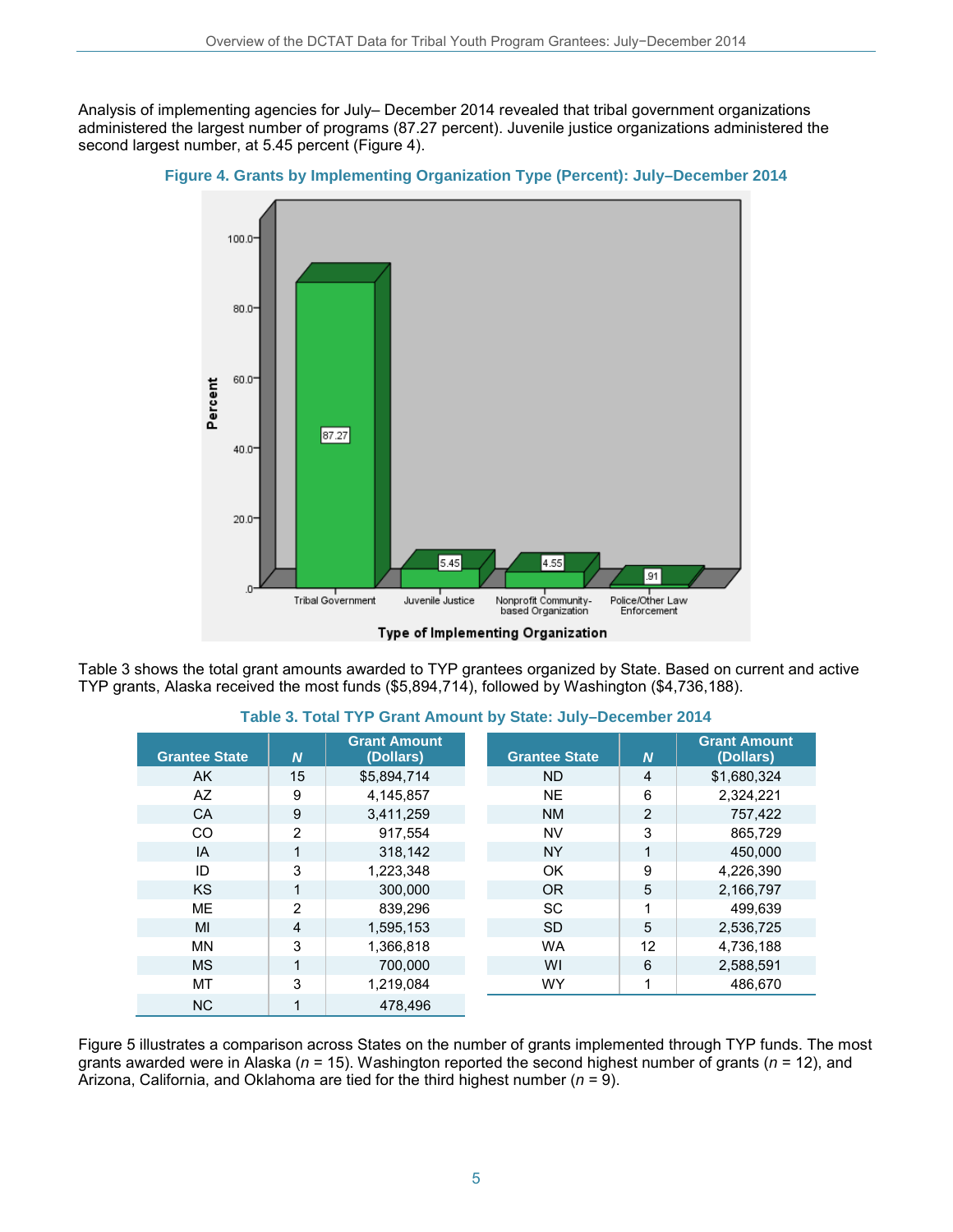

Figure 6 shows the percentage of grantee selection by program category. Fifty percent of grantees were implementing prevention services activities totaling \$28,781,363. This represents the largest program category. The second-largest categories funded by TYP are interventions for court-involved tribal youth and tribal juvenile justice system (both 16 percent), with \$9,784,787 and \$9,718,157, respectively.



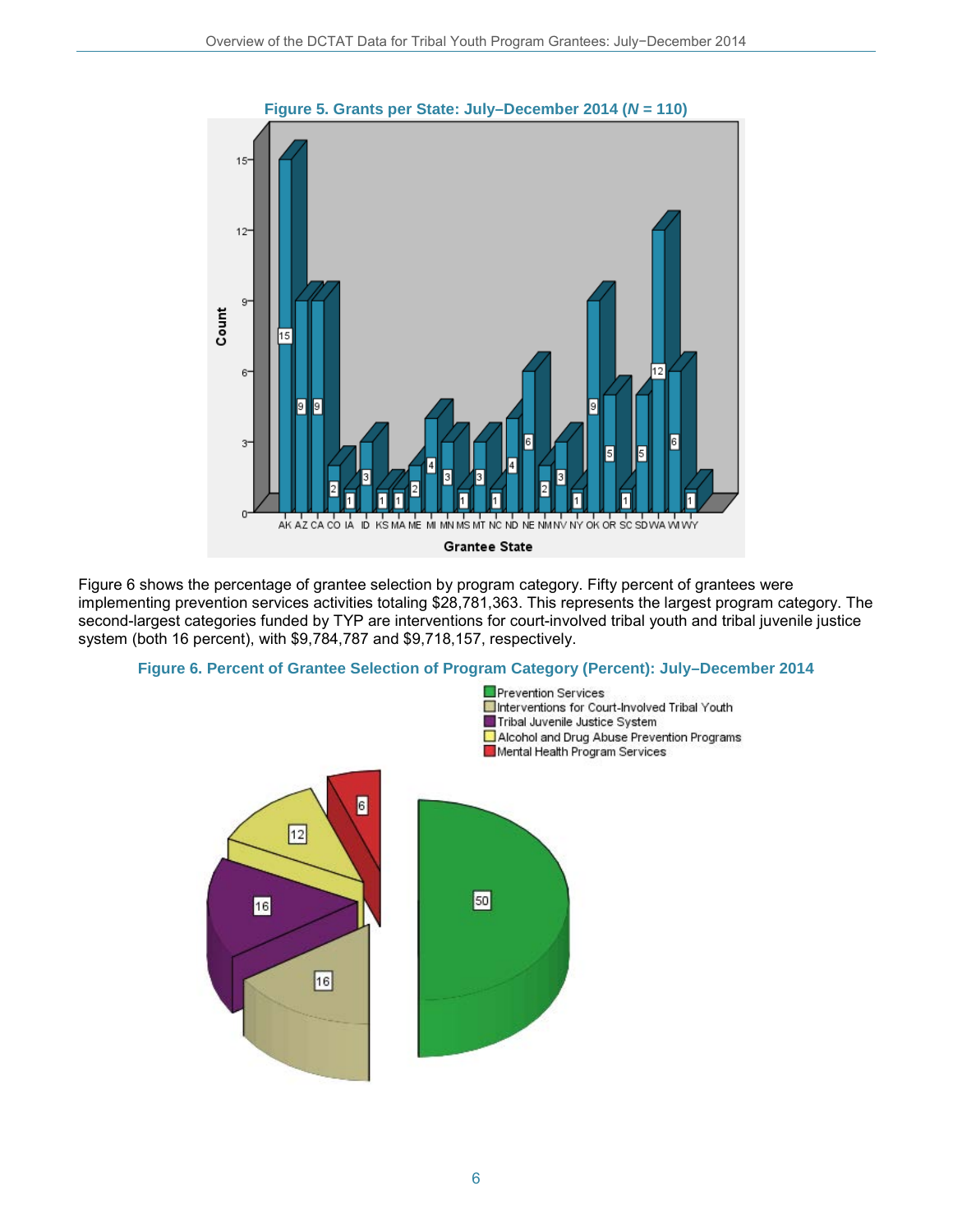# **2. Analysis of Core Measure Data from July–December 2014**

### *2.1 Analysis of Target Behaviors: July–December 2014*

This section presents an analysis of the data collected on the core indicators by program category. Grantees were required to measure performance and track data for certain target behaviors for programs using grant funds to provide direct services to youth. Data are collected on the number of youth who demonstrate a positive change in a targeted behavior during the reporting period. The tables list short-term (Table 4) percentages for the specified target behavior for all program categories.

Table 4 shows that overall, 58 percent of youth exhibited a desired change in the targeted behavior measured in the short term.

| <b>Target Behavior</b>                  | <b>Youth with Noted</b><br><b>Behavioral Change</b> | <b>Youth Receiving</b><br><b>Services for</b><br><b>Target Behavior</b> | <b>Percent of Youth with</b><br><b>Noted Behavioral</b><br><b>Change</b> |
|-----------------------------------------|-----------------------------------------------------|-------------------------------------------------------------------------|--------------------------------------------------------------------------|
| Antisocial Behavior                     | 289                                                 | 377                                                                     | 77                                                                       |
| Cultural Skill-Building/ Cultural Pride | 3,536                                               | 4,676                                                                   | 76                                                                       |
| <b>Employment Status</b>                | 23                                                  | 44                                                                      | 52                                                                       |
| <b>Family Functioning</b>               | 233                                                 | 326                                                                     | 71                                                                       |
| <b>Family Relationships</b>             | 704                                                 | 833                                                                     | 85                                                                       |
| Gang Resistance/Involvement             | 184                                                 | 284                                                                     | 65                                                                       |
| <b>GED</b>                              | 9                                                   | 10                                                                      | 90                                                                       |
| <b>GPA</b>                              | 423                                                 | 582                                                                     | 73                                                                       |
| <b>High School Completion</b>           | 29                                                  | 89                                                                      | 33                                                                       |
| Job Skills                              | 54                                                  | 74                                                                      | 73                                                                       |
| School Attendance                       | 1,027                                               | 2,117                                                                   | 49                                                                       |
| Social Competence                       | 730                                                 | 1,038                                                                   | 70                                                                       |
| Substance Use                           | 1,061                                               | 3,948                                                                   | 27                                                                       |
| <b>Total</b>                            | 8,302                                               | 14,398                                                                  | 58                                                                       |

#### **Table 4. Short-Term Performance Data on Target Behaviors: July–December 2014**

### *2.2 Analysis of Planning Year Activities: July–December 2014*

Thirteen grantees indicated that they conducted planning activities. As shown in Table 5, 64 partnerships were developed, and 34 people were trained during the reporting period. Grantees were also asked to report on the OJJDP-sponsored tribal meetings they attended. Fifty percent of grantees who conducted planning activities (*n* = 8) attended the tribal new grantee orientation, and 19 percent (*n* = 3) attended the strategic planning (StratPak) meeting.

#### **Table 5. Planning Year Activities: July–December 2014**

| <b>Performance Measure</b>                                      | <b>Data</b>      |  |
|-----------------------------------------------------------------|------------------|--|
| Number of partnerships developed                                | 64               |  |
| Number of people trained                                        |                  |  |
| Planning activities conducted                                   |                  |  |
| Percentage of grantees attending tribal new grantee orientation | 50%<br>$(n = 8)$ |  |
| Percentage of grantees attending strategic planning (StratPak)  | 19%<br>$(n = 3)$ |  |

Figure 7 illustrates the types of planning documents created by TYP grantees. The largest number of grantees (*n =* 5) developed internal needs/strengths assessments and external needs/strengths assessments.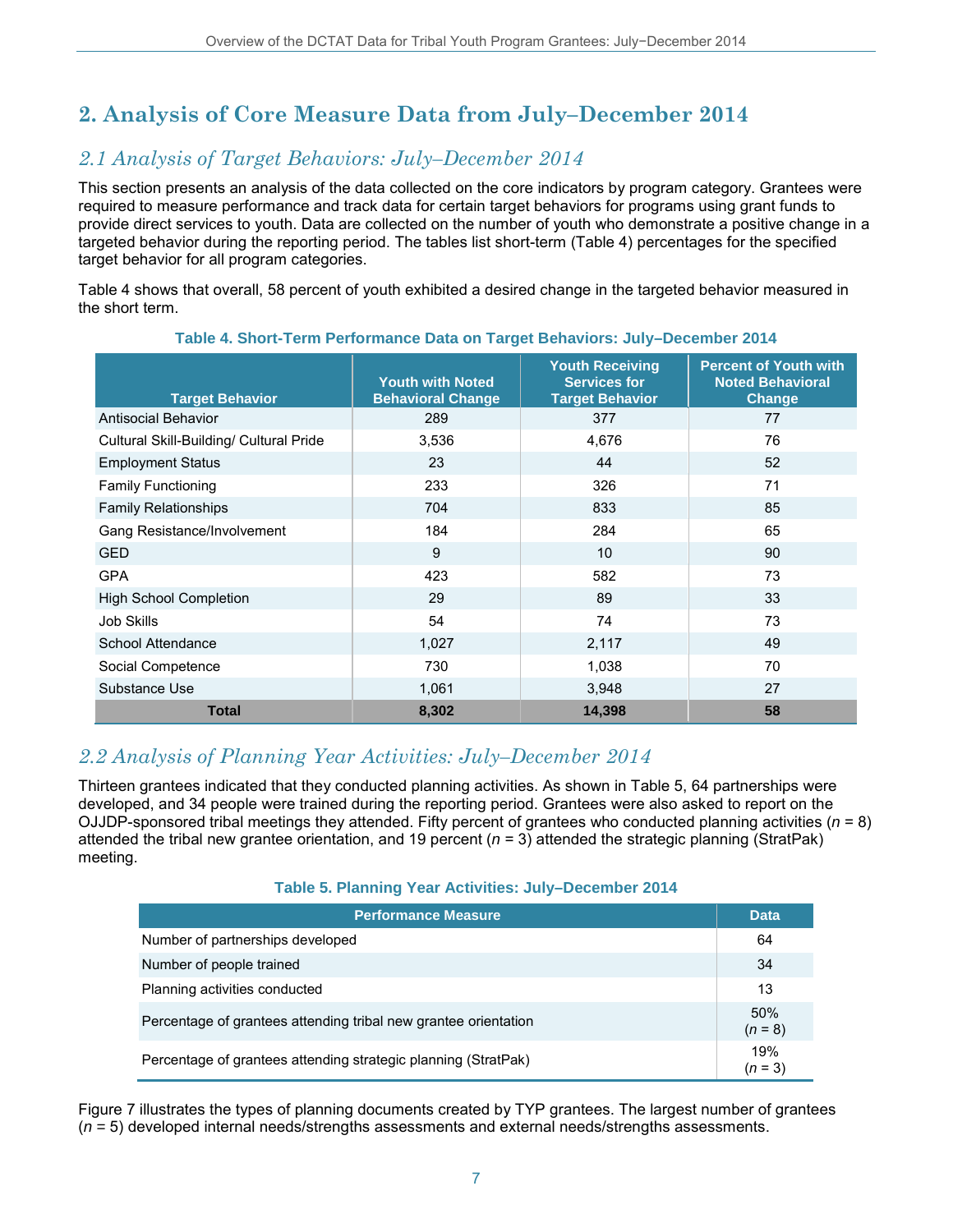

**Figure 7. Planning Documents Developed: July–December 2014 (***N* **= 95)** 

### *2.3 Analysis of Prevention/Intervention/Alcohol and Substance Abuse Prevention: July–December 2014*

As shown in Table 6, 24,513 youth and/or families were served, 58 percent of whom were youth. Participants completed 137,021 service hours, with 40 percent completed by youth. Offending and reoffending rates were measured for program participants over both the short and long terms. Short-term data indicate that 8 percent of these youth who were tracked committed an offense, as did 15 percent who were tracked over the long term. Shortterm data indicate that 10 percent of youth reoffended, along with 28 percent reoffending 6–12 months after exiting the program.

#### **Table 6. Prevention/Intervention/Alcohol and Substance Abuse Prevention: July–December 2014**

| <b>Performance Measure</b>                                        | <b>Data</b>                                          |
|-------------------------------------------------------------------|------------------------------------------------------|
| Number of program youth and/or families served                    | 24.513<br>Percent youth = $58%$<br>$(n = 14,275)$    |
| Number of service hours that youth and/or families have completed | 137,021<br>Percent youth = $40\%$<br>$(n = 54, 543)$ |
| Percent of program youth who offended (short term)                | 8%<br>$(n = 325)$                                    |
| Percent of program youth who offended (long term)                 | 15%<br>$(n=51)$                                      |
| Percent of program youth who were victimized (short term)         | 8%<br>$(n = 88)$                                     |
| Percent of program youth who were victimized (long term)          | 39%<br>$(n = 90)$                                    |
| Percent of program youth who were revictimized (short term)       | 12%<br>$(n = 17)$                                    |
| Percent of program youth who were revictimized (long term)        | 42%<br>$(n = 11)$                                    |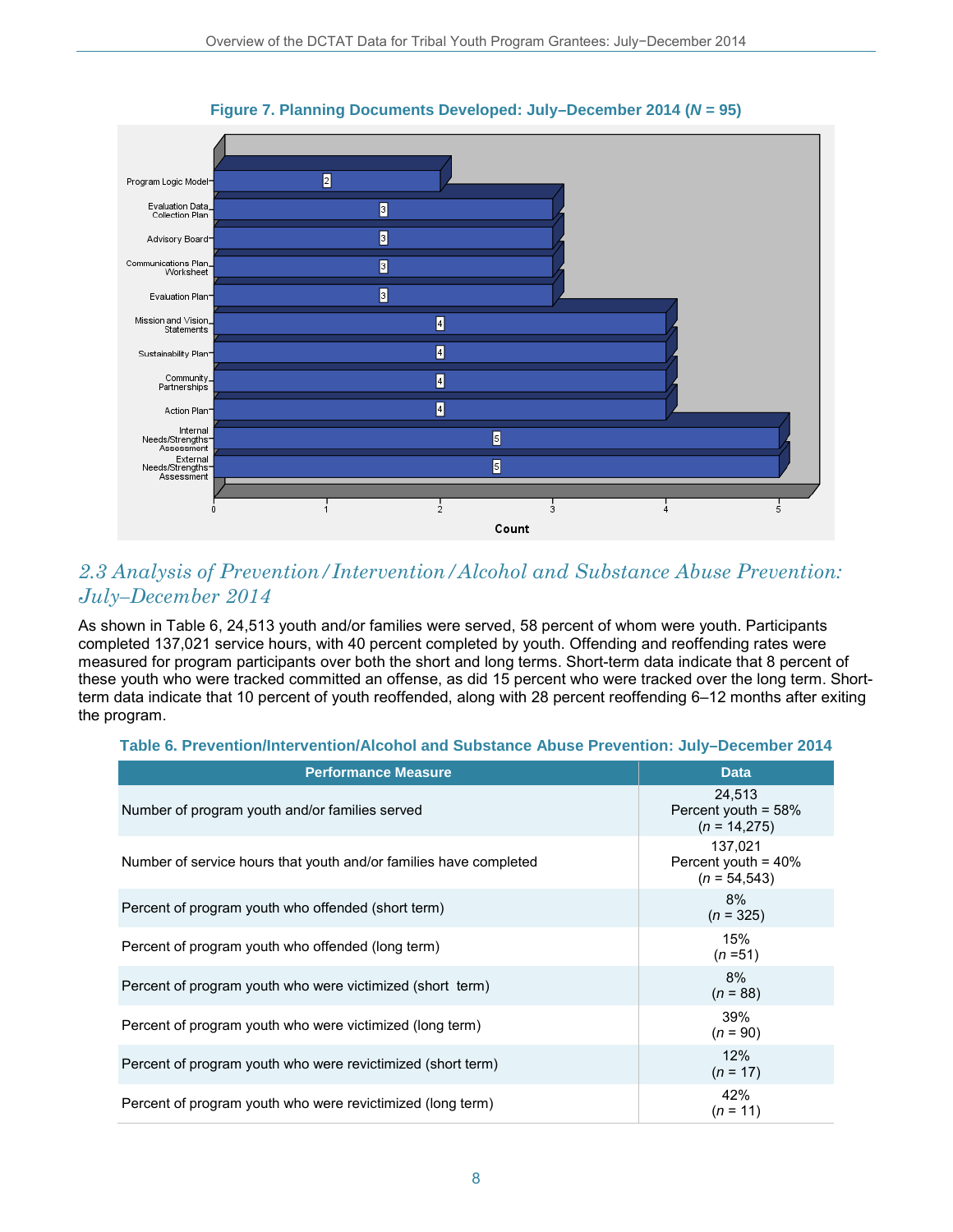| <b>Recidivism</b>                                                | <b>Number</b>     |
|------------------------------------------------------------------|-------------------|
| Percent of program youth who reoffend (short term)               | 10%<br>$(n = 99)$ |
| Percent of program youth who reoffend (long term)                | 28%<br>$(n = 54)$ |
| <b>Behaviors Among Alcohol/Substance Abuse Participants Only</b> | <b>Data</b>       |
| Percent of program youth who relapsed (overall)                  | 11%<br>(n = 29)   |

### *2.4 Analysis of Tribal Juvenile Justice System: July–December 2014*

Table 7 shows the percentage of youth served and staff trained under the Tribal Juvenile Justice System program category. One hundred percent of the staff trained (*n* = 243) showed an increased knowledge of the program. Data collected on overall satisfaction with the Tribal Juvenile Justice System program indicated that 100 percent of staff, 93 percent of youth, and 85 percent of families were satisfied with the program.

#### **Table 7. Tribal Juvenile Justice System: July–December 2014**

| <b>Performance Measure</b>                                                  | <b>Data</b>          |
|-----------------------------------------------------------------------------|----------------------|
| Number of people trained                                                    | 34                   |
| Percent of program staff exhibiting increased knowledge of the program area | 100%<br>$(n = 243)$  |
| Percent of youth satisfied with the program                                 | 93%<br>$(n = 1,663)$ |
| Percent of families satisfied with the program                              | 85%<br>$(n = 593)$   |
| Percent of staff satisfied with the program                                 | 99%<br>$(n = 232)$   |

### *2.5 Analysis of Mental Health Program Services: July–December 2014*

One hundred sixty four youth and families were served by mental health program services, 97 percent of whom were youth. Thirty-four percent of all participants completed the established program requirements successfully (Table 8).

#### **Table 8. Mental Health Program Services: July–December 2014**

| <b>Performance Measure</b>                                                                                 | <b>Data</b>                                  |
|------------------------------------------------------------------------------------------------------------|----------------------------------------------|
| Number of mental health program youth and/or families served                                               | 164<br>Percent youth = $97\%$<br>$(n = 159)$ |
| Number of mental health program youth and/or families screened                                             | 76<br>Percent youth = 95%<br>$(n = 72)$      |
| Number of mental health program youth and/or families with formal<br>psychological/psychiatric evaluations | 39<br>Percent youth = 97%<br>$(n = 38)$      |
| Percentage of successful mental health program completions among program<br>participants                   | 34%<br>$(n = 37)$                            |